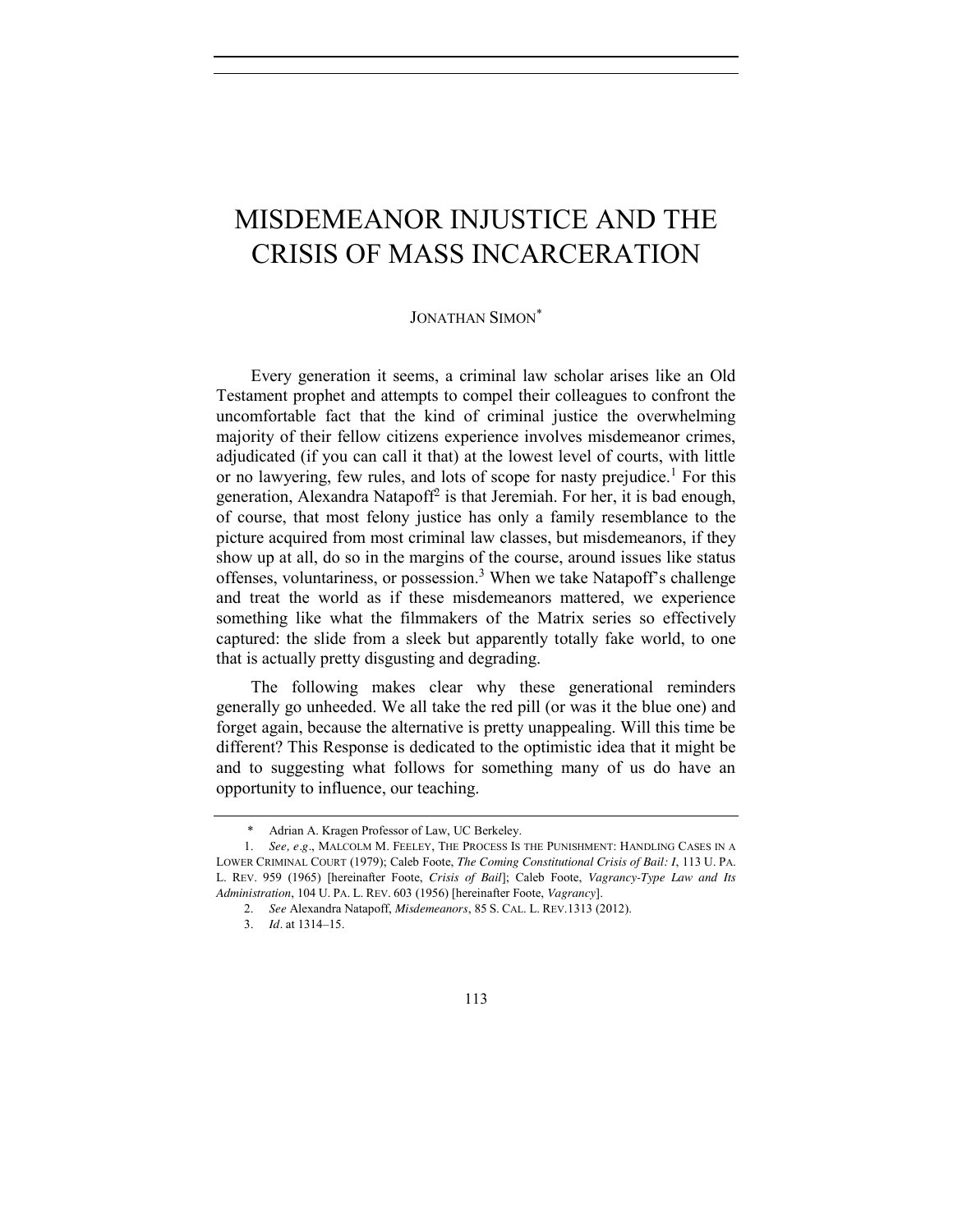## 114 *SOUTHERN CALIFORNIA LAW REVIEW POSTSCRIPT* [Vol. 85:PS 113

When Foote wrote about vagrancy<sup>4</sup> and bail<sup>5</sup> in Philadelphia courts in the late 1950s and early 1960s, he found a relatively receptive audience in the academy, bench, bar, and foundation world because America's elite, and legal elite in particular, were concerned about a coming crisis of legitimacy around race and urban justice, and in the midst of unprecedented affluence and relatively low crime rates by historic standards, thought this was the right time to reform local criminal justice. We can see this reach a kind of peak in the early 1960s, when the Supreme Court seemed poised to consider whether the realm of misdemeanor offenses that Natapoff sees as most prone to discrimination, those involving public misconduct in the eyes of the police, should not be subject to substantive and procedural restraints.<sup>6</sup>

By 1968, however, three years of rioting in the large cities of the West, Midwest, and Northeast and an escalating violent crime rate in the same places pushed the issue of misdemeanor injustice completely off the table.7 In the long "war on crime" that followed, misdemeanors, especially ubiquitous possession offenses, operated like tiny legal munitions scattered across the urban war zones, easily activated by the guilty and the innocent alike. The first phase of that war was an expansion and militarization of the urban police force, largely in response to the riots. The Supreme Court rapidly walked back from procedural rights that interfered with more aggressive urban policing, gutted any hope for a right to bail, and resolutely ignored substantive questions about criminalization.

<span id="page-1-0"></span>By the time Malcolm Feeley published *The Process Is the Punishment*, his famous study of New Haven's misdemeanor court,<sup>8</sup> the second phase of the war on crime was beginning, including mass incarceration and the supersizing of the American prison population by magnitude of almost five-fold.9 The project of building mass incarceration required both increased legalization of the felony system, in order to produce convictions with prison sentences in a much higher percentage

<sup>4.</sup> *See generally* Foote, *Vagrancy*, *supra* note [1](#page-0-0) (discussing the treatment of the poor, homeless, and otherwise disadvantaged under the law).

<sup>5.</sup> *See generally* Foote, *Crisis of Bail*, *supra* not[e 1](#page-0-0) (discussing the historical background of the Eighth Amendment's excessive bail clause and the constitutional problems of the subject of bail).

<sup>6.</sup> Natapoff, *supra* not[e 2,](#page-0-1) at 1330.

<sup>7.</sup> WILLIAM J. STUNTZ, THE COLLAPSE OF AMERICAN CRIMINAL JUSTICE (2011) (describing a shift toward harsh law and order policies in the 1970s).

<sup>8.</sup> *See* FEELEY, *supra* not[e 1.](#page-0-0)

<sup>9.</sup> For a more in-depth discussion of mass incarceration, see BRUCE WESTERN, PUNISHMENT AND INEQUALITY IN AMERICA (2006); FRANKLIN E. ZIMRING & GORDON HAWKINS, THE SCALE OF IMPRISONMENT (1991); and David Garland, *Introduction: The Meaning of Mass Imprisonment*, *in*  MASS IMPRISONMENT: SOCIAL CAUSES AND CONSEQUENCES 1, 1–3 (David Garland ed., 2001).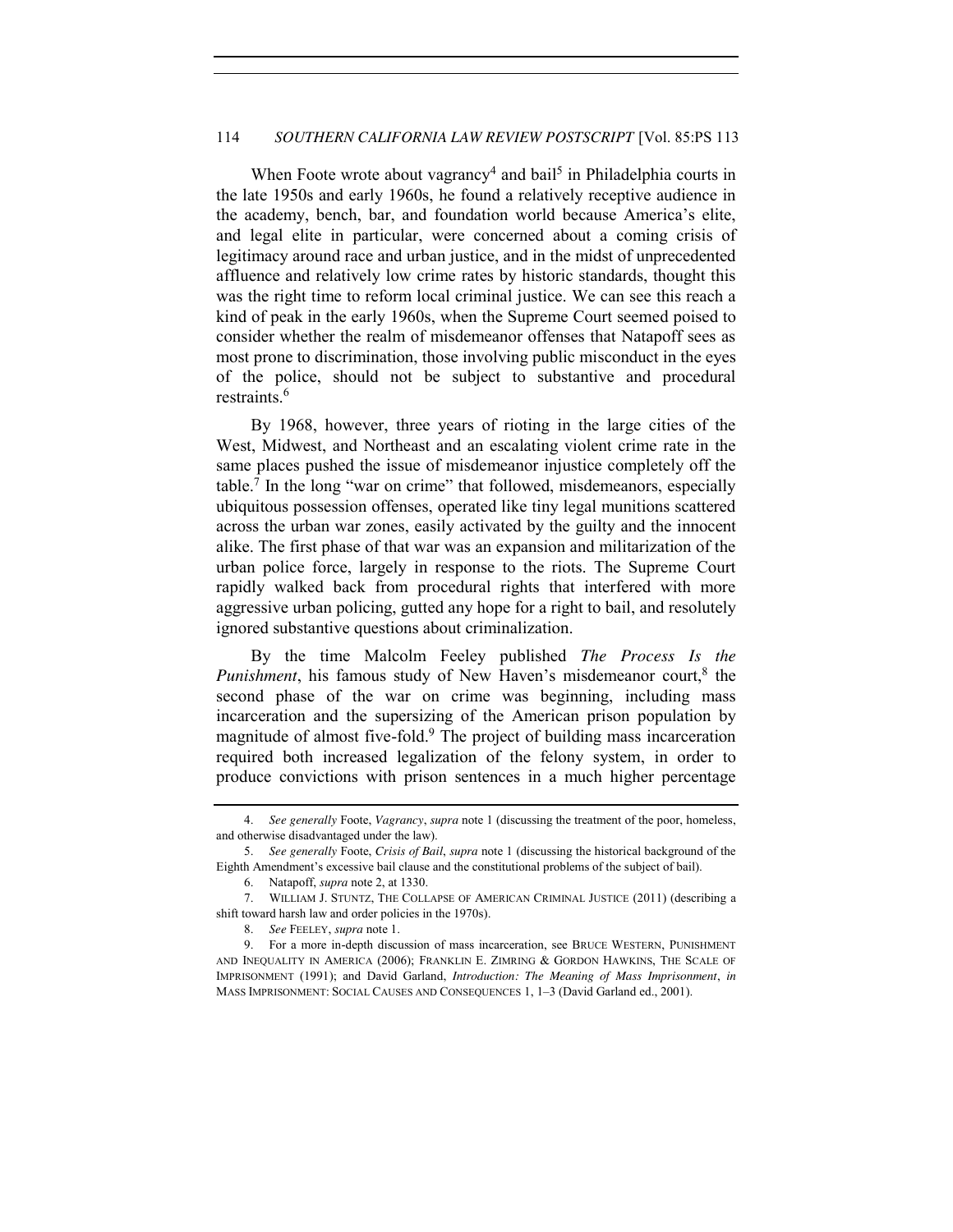than in the past, and a widening of the misdemeanor net, to assure a ready supply of both prison-worthy criminal records and snitches. Feeley's book was widely admired but even Feeley moved on to study sentencing reform, itself a part of the project of mass incarceration.

So is Natapoff's timing any better? It may be.

First there is the crime decline.<sup>10</sup> Many of the same cities whose panic over crime set off the long war back in the 1960s and 1970s have been enjoying substantially, and in some cases dramatically, lower levels of crime (including violent crime). And, importantly, that has been sustained in most cases since the late 1990s, marking the longest such period in recent American history. This means a whole new generation of Americans is coming into maturity without the background of high crime rates to ground the relentless messages of fear that still come from the media and from many politicians. And while politicians remain very quick to drop into law and order poses when the opportunity arises, the peak of the politicization of crime in America probably occurred in the mid-1990s, after the crime rates had crested and started to go down. Having competed themselves into rough parity at an extreme level of penal severity, U.S. politicians have had to move on to other topics.

Secondly, mass incarceration is becoming increasingly untenable as a project.<sup>11</sup> The long-term accumulation of prisoners who are either serving life sentences, or through rapid parole revocation policies, doing so on the installment plan, combined with high rates of chronic illness among prisoners, has created a healthcare crisis inside prisons that poses a substantial problem for state finances as well as the health finances of the nation.12 This has been compounded by the Great Recession, which despite some reasonable predictions has generated little in terms of populist punitiveness (most of it directed against immigrants who due to the Recession have been less available for actual arrest and prosecution). While the critique of mass incarceration, as Natapoff shows, has largely missed the significance of misdemeanors, the decline of mass incarceration removes an important impediment to the serious consideration of how to

<sup>10.</sup> FRANKLIN E. ZIMRING, THE GREAT AMERICAN CRIME DECLINE 3–26 (2007). *See* FRANKLIN E. ZIMRING, THE CITY THAT BECAME SAFE: NEW YORK'S LESSONS FOR URBAN CRIME AND ITS CONTROL 3–28 (2012).

<sup>11.</sup> Jonathan Simon, *Mass Incarceration: From Social Policy to Social Problem*, *in* THE OXFORD HANDBOOK OF SENTENCING AND CORRECTIONS 23 (Joan Petersilia & Kevin R. Reitz eds., 2012).

<sup>12.</sup> Jonathan Simon, *The Return of the Medical Model: Disease and the Meaning of Imprisonment from John Howard to* Brown v. Plata, 48 HARV. C.R.-C.L. L. REV. 217 (2013).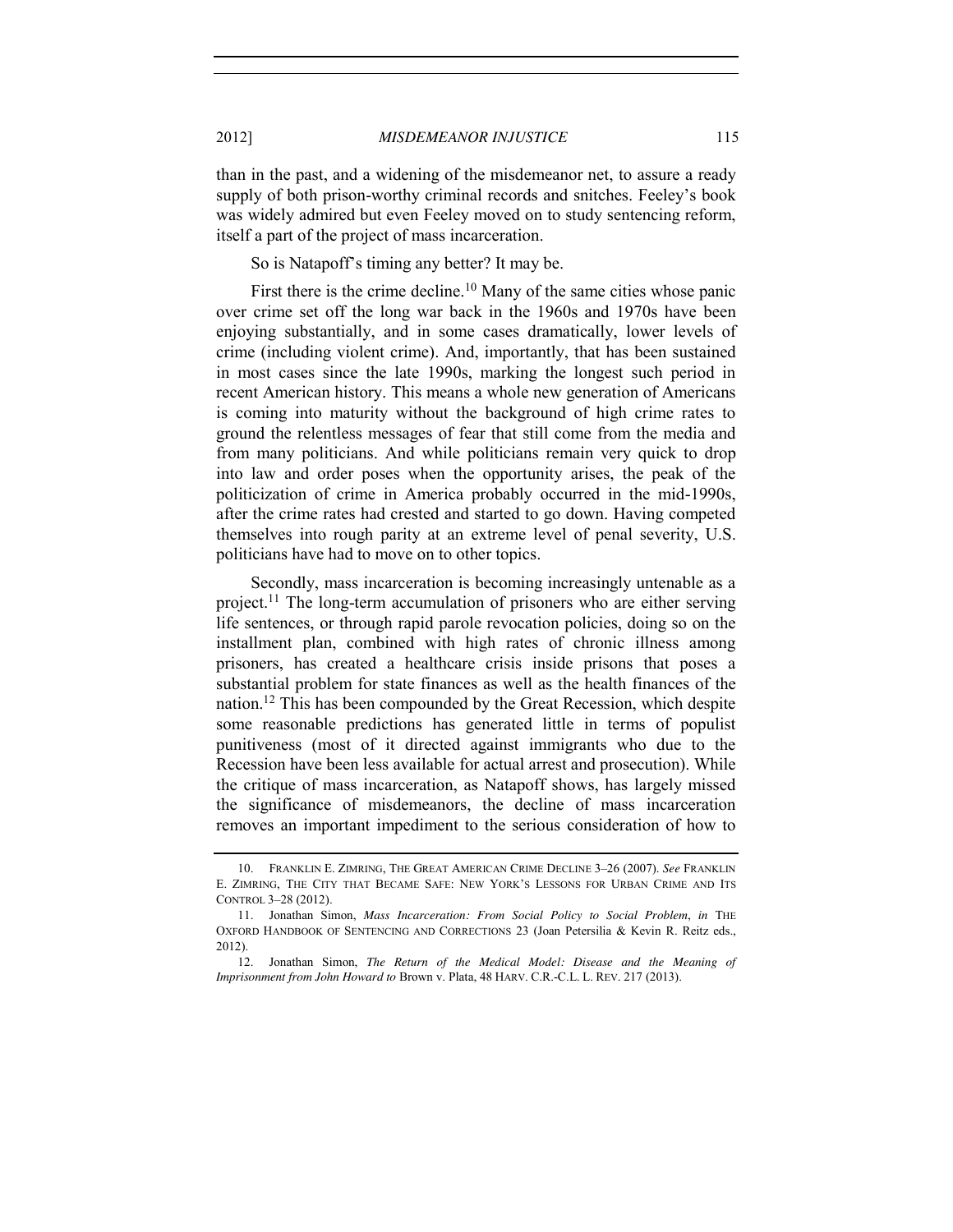reform misdemeanor justice, which her article directs us to once again. And, as we shall turn to shortly, opens some important reasons for government as well as academics to invest in that project.

The first two points are best thought of as demand-side reasons why a discussion of misdemeanors is less likely to be pushed off the table by spectacles of crime and felony punishment. The third constitutes a supplyside factor—a reason why the unenviable task of working on misdemeanor reform might become easier and more inspiring. The rise of dignity as a public law value in American law,  $13 \text{ most recently in response to the}$ concerns about the humanitarian consequences of mass incarceration, has increased the potential reach of a number of constitutional provisions, including the Fourth and Eighth Amendments, to challenging the current misdemeanor justice system. A lot of misdemeanor justice has a corrosive effect on dignity far in excess of its apparent penal severity. Indeed, the whole structure of misdemeanor justice, to the extent that it is a social policy (even if an unacknowledged one) seems intended to subject the urban poor to a series of petty but cumulative blows to their dignity as citizens of equal standing. The exposure to constant petty (as well as not so petty) degradation and domination by police, and the absence of an advocate, or a protective judicial role, produces a constitutive lesson of the lack of accord for dignity. The effects are not only tremendously corrosive for our democracy but also criminogenic in the view of many criminologists, particularly as they effect youth of color in the most highly policed urban neighborhoods. Subjected to a kind of degradation on the installment plan through countless encounters with police in both schools and on the streets, some inner city youth turn to gangs for their promise of honor and respect (the private forms of dignity). $^{14}$ 

These demand- and supply-side factors are coming together with a special urgency driven by both of the first two factors. The crime decline and the crisis of mass incarceration, generally good news, pose an interesting paradox in light of Natapoff's warnings about misdemeanors. The most careful study to date of New York's astonishing crime decline suggests that more police activity, including making arrests, can drive down crime without producing increases in prison populations.<sup>15</sup> But these

<sup>13.</sup> Leslie Meltzer Henry, *The Jurisprudence of Dignity*, 160 U. PA. L. REV. 169 (2011); Jonathan Simon, *Dignity and Risk: The Long Road from* Graham v. Florida *to Abolition of Life Without Parole*, *in* LIFE WITHOUT PAROLE: AMERICA'S NEW DEATH PENALTY 282 (Charles J. Ogletree, Jr. & Austin Sarat eds., 2012).

<sup>14.</sup> VICTOR M. RIOS, PUNISHED: POLICING THE LIVES OF BLACK AND LATINO BOYS (2011).

<sup>15.</sup> ZIMRING & HAWKINS, *supra* not[e 9.](#page-1-0)